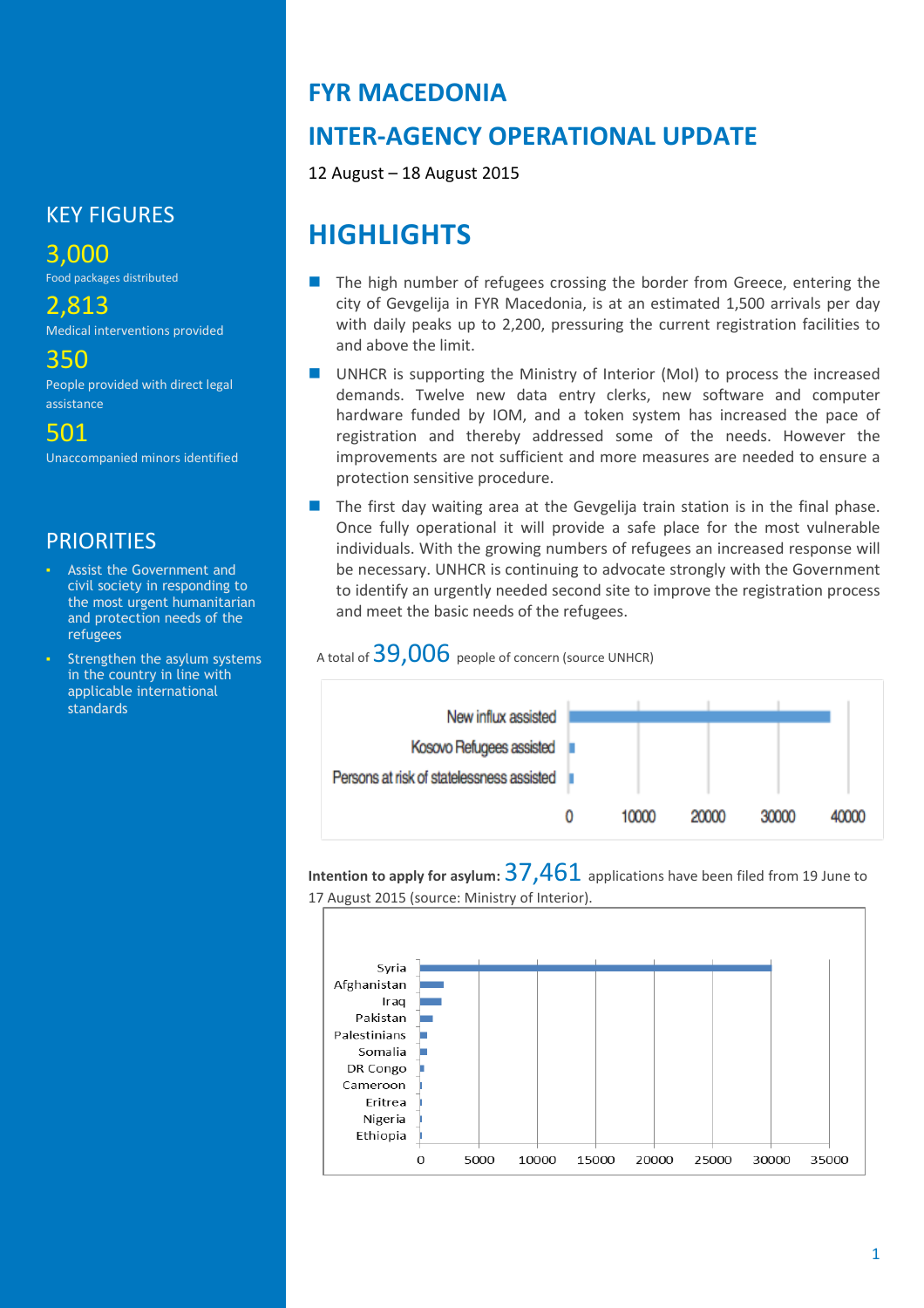# **UPDATE ON ACHIEVEMENTS**

### **Operational Context**

The current average arrival rate in Gevgelija is estimated at 1,500 arrivals per day with daily peaks up to 2,200. The Ministry of Interior registered a total of 37,461 persons as of 17 August 2015. 80% of the arrivals are Syrians, 5% Afghans, 5% Iraqis, 3% Pakistanis and the remainder represents other nationalities such as Somalis, Palestinians, Congolese and Cameroonians. In the same period 47 applications for asylum were registered out of which 34 were submitted by Syrians.



*UNHCR Field Staff assisting newly arrived refugees in Gevgelija, photo A.Moller, UNHCR*

### **Achievements**

# **Protection**

#### **Achievements and Impact**

- **The number of refugees crossing the border from Greece, entering the city of Gelgevija in FYR Macedonia,** continues to be high with 37,461 persons registered their intention to apply for asylum, including 6,450 children, of whom 564 are unaccompanied since 19 June 2015. Measures are being put in place by the Ministry of Interior, in collaboration with UNHCR, to process the increased demands for registration. The addition of twelve new data entry clerks through the Macedonian Young Lawyers Association (MYLA), new software and a token system will increase the pace of registration and thereby address the needs of refugees at the train station. Most of the data entry clerks are already operating. The data entry clerks, the software and token system are financed by UNHCR. The desktops and printers for the activity are financed by IOM.
- **The day waiting area will be operated by the Ministry of Labor and Social Affairs with Macedonian Red Cross, La** Strada, MYLA, UNICEF and UNHCR presence.
- During the reporting period approximately 350 persons were offered free legal advice at the railway station. Also MYLA assisted 15 asylum seekers at the Vizbegovo Reception Center with their asylum procedure. These activities are funded by UNHCR.
- UNICEF is supporting the NGO Open Gate La Strada to set up a team of pedagogues that will cater for the needs of children transiting the train station in Gevgelija. The team of pedagogues is equipped with appropriate didactic material and toys to provide a child-friendly environment and identify children in need of additional psycho-social support. The two pedagogues are mobile and do outreach and the procurement of child-friendly equipment is in place.
- Around 100 flyers with information in English and Arabic have been distributed by Help the Migrants in Macedonia.



*Women register with the MoI. Photo A.Moller, UNHCR*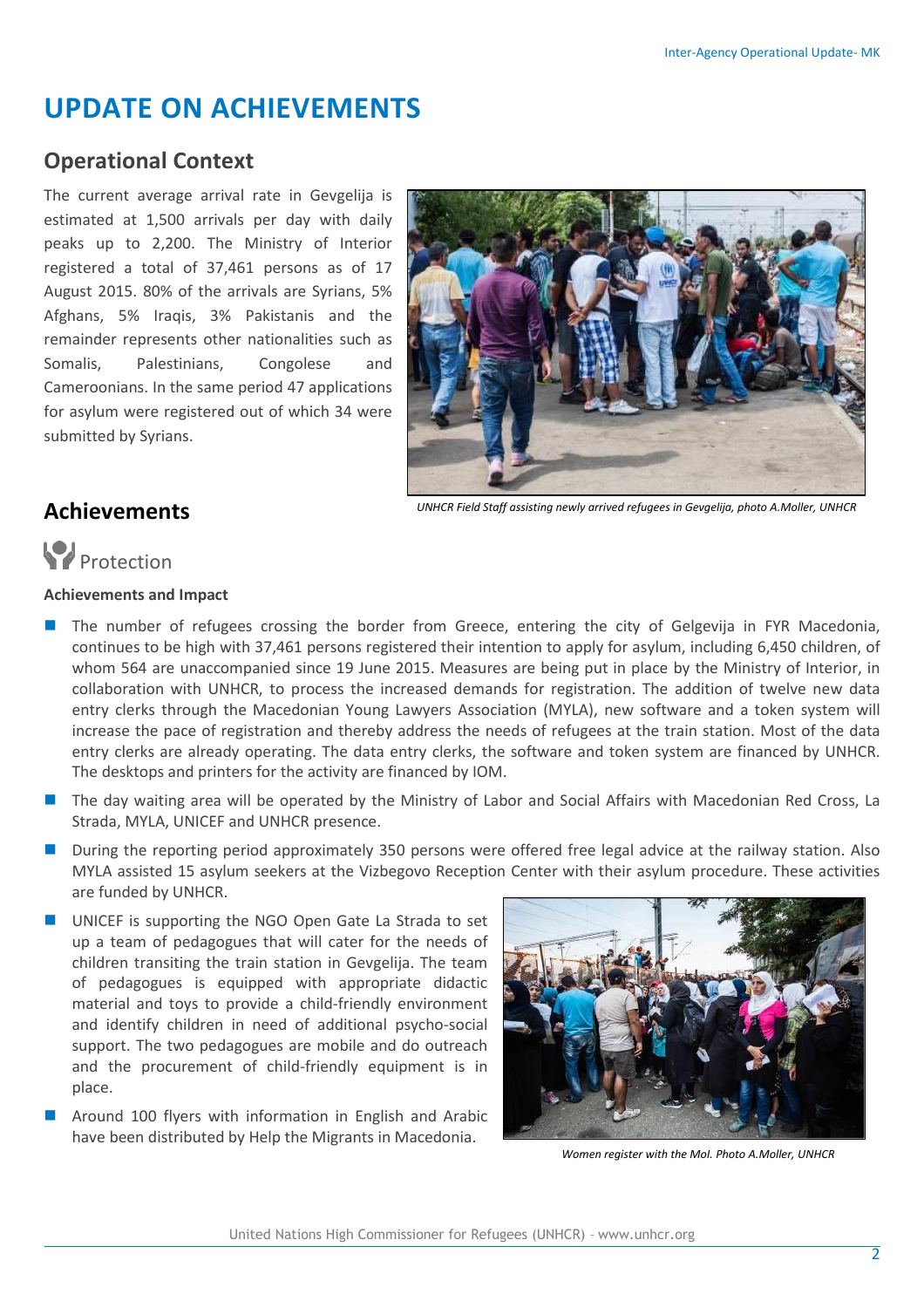#### **Identified Needs and Remaining Gaps**

 The UNHCR information desk in Gevgelija is operating several hours daily to cater for some of the information needs of the refugees related to registration and protection. In the coming days the work of the information desk will be adjusted to the situation and needs on the ground.



#### **Achievements and Impact**

- During the reporting period the Red Cross provided 2,813 medical interventions out of which 291 were pregnant women and 1,195 were children. Four mobile teams of the Red Cross are working in two shifts to provide medical assistance and first aid in Gevgelija and Tabanovce. This activity is funded by UNHCR.
- The Ministry of Health provides voluntary vaccination at Gevgelija train station throughout the day. In addition, the MoH issued an instruction to health care institutions for provision of free medical services to the migrants.

#### **Identified Needs and Remaining Gaps**

- Shortage of insulin and lack of gynecological ultrasound machine.
- WHO in cooperation with the Ministry of Health will support training on refugees' health for the medical teams in the hospitals in Gevgelia and Kumanovo, as well as for the Red Cross volunteers. The training is envisaged to take place mid-September.

# Food Security and Nutrition

#### **Achievements and Impact**

- The NGOs Nun, Legis and Help the Migrants with the support of individuals are providing daily food packages and other products to the refugees. During the reporting period 3,000 food packages were distributed.
- Supported by UNICEF, Red Cross is distributing age specific food for babies in Gevgelija.
- The Red Cross provided 433 food kits last week.

#### **Identified Needs and Remaining Gaps**

 The risk of a shortage in food distribution which is normally provided by NGOs is not yet addressed. Discussions are ongoing with all stakeholders to find a timely solution.



#### **Achievements and Impact**

- **The installation of ten toilets and four showers is completed in Gevgelija as well as ten toilets in Tabanovce, all** funded by UNHCR.
- The Red Cross provided 891 hygienic parcels (for men, women and babies).
- Legis, Nun and Help the Migrants in Macedonia distributed daily hygienic goods to babies consisting of; diapers (200), creams (10), baby wipes (20 kg) shoes and clothing (50 pcs each), and to women; pads (100 pcs), wipes (50 packages), shoes (50 pair).

#### **Identified Needs and Remaining Gaps**

 With an average of 1,500 arrivals passing daily through the train stations in Gevgelija and Tabanovce, the existing WASH facilities are still insufficient.